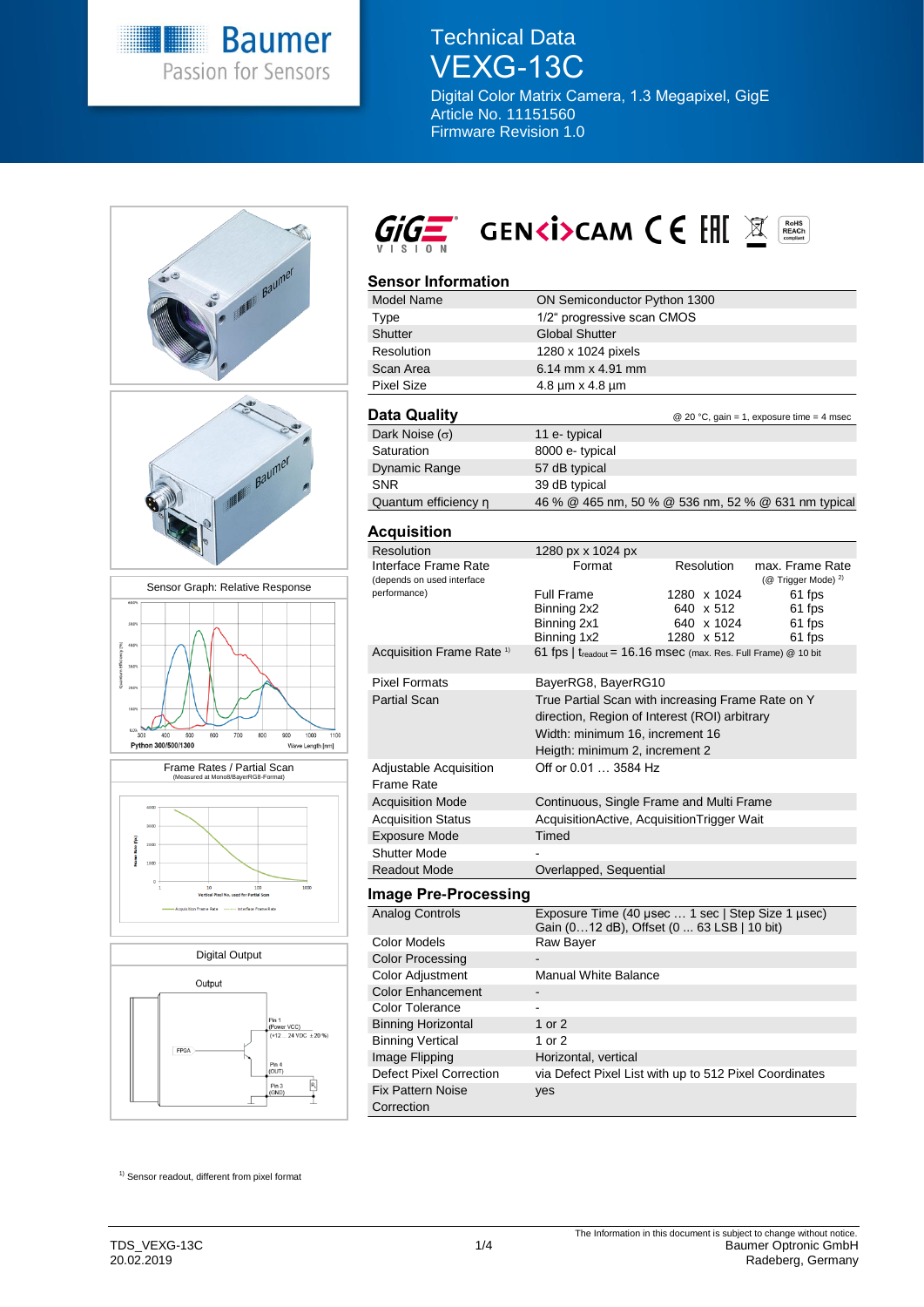



## **Process Synchronization**

| <b>Trigger Mode</b>        | Off (Free Running), On (Trigger)                                                  |
|----------------------------|-----------------------------------------------------------------------------------|
| Trigger Overlap Type       | Readout                                                                           |
| <b>Trigger Sources</b>     | Hardware (Line0), Software or Off                                                 |
|                            | fixed Trigger Delay out of treadout: 1)                                           |
|                            | 11 usec @ 10 bit                                                                  |
|                            | max. Trigger Delay during treadout. <sup>1)</sup>                                 |
|                            | 25 µsec @ 10 bit                                                                  |
| <b>Trigger Delay</b>       |                                                                                   |
| <b>External Flash Sync</b> | via Exposure Active                                                               |
|                            | $t_{\text{delay flash}} \leq 3$ µSeC, $t_{\text{duration}} = t_{\text{exposure}}$ |
|                            |                                                                                   |
| Digital I/Os               |                                                                                   |
| Lines                      | Input: Line 0, Output: Line1                                                      |
| <b>Output Sources</b>      | Off, ExposureActive                                                               |
| Line Debouncer             | Low and high signal separately selectable                                         |
|                            | Debouncing Time 0  5 msec, Step Size: 1 usec                                      |
| Memory                     |                                                                                   |
| Image Buffer               | 4 MB                                                                              |
|                            | 1 Images (Trigger Mode) / 1 Image (Free Running Mode)                             |
| Non-volatile Memory        | 128 kb                                                                            |
|                            |                                                                                   |

#### **Network Interface Data**

| Interface                        | Gigabit Ethernet 1000BASE-T 1000 Mbits/sec |                                                       |
|----------------------------------|--------------------------------------------|-------------------------------------------------------|
|                                  | Fast Ethernet 100 BASE-T                   | 100 Mbits/sec                                         |
| <b>Ethernet IP Configuration</b> | Persistent IP, DHCP, LLA                   |                                                       |
| Packet Size                      | 576  9000 Byte, Jumbo Frames supported     |                                                       |
| Image Buffer                     |                                            | 1 Images (Trigger Mode) / 1 Image (Free Running Mode) |
|                                  |                                            |                                                       |

## **GigE Vision® Features**

| Events<br>Transmission via Asynchronous<br>Message Channel |                                  |
|------------------------------------------------------------|----------------------------------|
| <b>Frame Counter</b>                                       | up to $2^{32}$                   |
| Payload Size                                               | 0  2621440 Byte                  |
| Timestamp                                                  | 64 bit                           |
| Packet Delay                                               | $0.2^{32} - 1$ Ticks             |
| Packet Resend                                              | Resend Buffer: 64 MB (32 Images) |
| GigE Vision                                                | v2.0 (v1.2 backward compatible)  |

#### **Interfaces and Connectors**

| Data and Power Interface<br><b>Fast Ethernet</b> |                                                           | Gigabit Ethernet Transfer Rate 1000 Mbits/sec | Transfer Rate 100 Mbits/sec                                                    |
|--------------------------------------------------|-----------------------------------------------------------|-----------------------------------------------|--------------------------------------------------------------------------------|
|                                                  | 8P8C Modular Jack (RJ45)<br>Connector:<br>screw lock type |                                               |                                                                                |
|                                                  |                                                           | Pin Assignment: $1 - MX1+$                    | $5 - MX3$                                                                      |
|                                                  |                                                           | $2 - MX1$ -                                   | $6 - MX2$ -                                                                    |
|                                                  |                                                           | $3 - MX2 +$                                   | $7 - MX4 +$                                                                    |
|                                                  |                                                           | $4 - MX3 +$                                   | $8 - MX4 -$                                                                    |
| Process Interface                                | Connector:                                                | M8/4-pin (SACC-DSI-M 8MS-4CON-L180)           |                                                                                |
|                                                  | Assignment: 1 - VCC                                       |                                               | $3 - GND$                                                                      |
| Caution                                          |                                                           | (Power and OUT)                               | (Power and IN)                                                                 |
|                                                  |                                                           | $2 - IN +$                                    | $4 - OUT$                                                                      |
|                                                  | device.                                                   |                                               | * Note I/Os: Ground loops are to be avoided and can lead to destruction of the |

1) Sensor readout, different from pixel format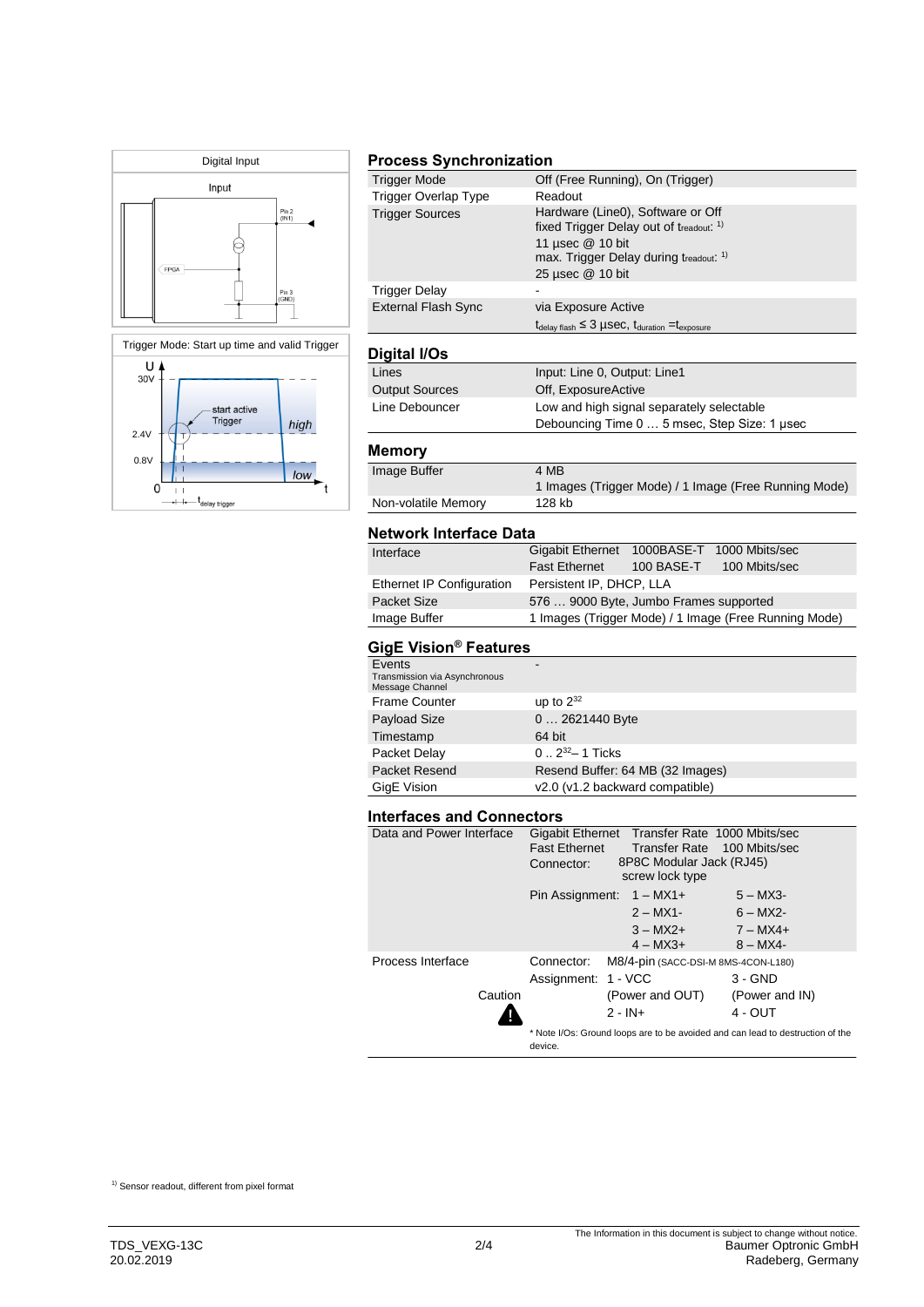